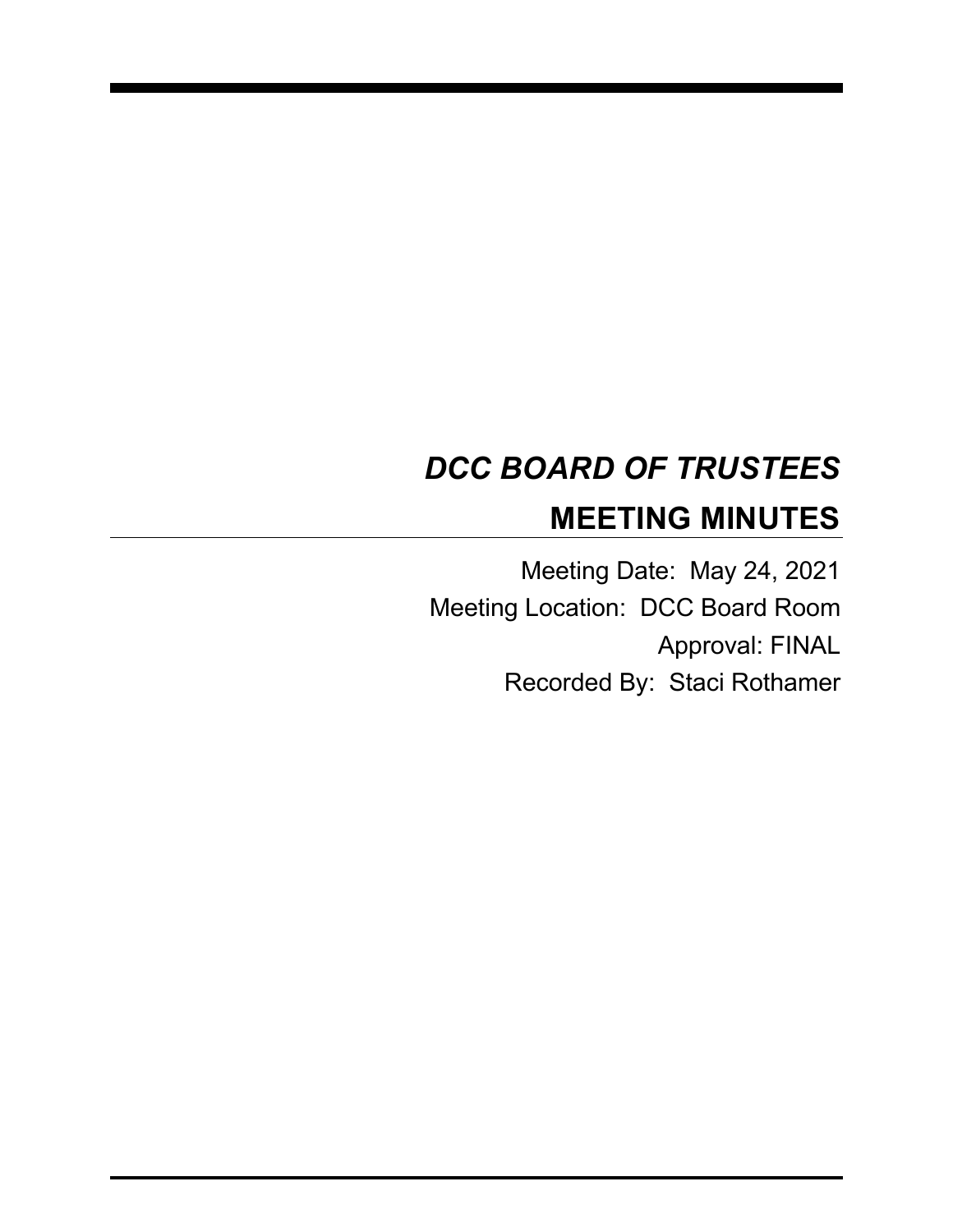#### **Attendance**

| <b>Name</b>              | <b>Title/Organization</b>          | <b>Present</b> |
|--------------------------|------------------------------------|----------------|
| Chad Knudson             | Chair                              | Yes            |
| Darla Handran            | Vice Chair                         | Yes            |
| Spencer Johnson          | Trustee                            | Yes            |
| Cindy Larsen             | Trustee                            | Yes            |
| Sarah Thorson            | Trustee                            | Yes            |
| Mike Wilondek            | Trustee                            | Yes            |
| Scott Mickelsen          | President                          | Yes            |
|                          |                                    |                |
| Suela Cela               | VP-Academic and Student Affairs    | Yes            |
| Doug Cherry              | VP-Business and Finance            | Yes            |
| Christina DiGangi        | Faculty                            | Yes            |
| Dennis Hart              | <b>DCC Foundation</b>              | Yes            |
| <b>Tyrel Huseby</b>      | DCC IT                             | Yes            |
| Tsai-Ying Li             | Faculty                            | Yes            |
| Romeo Lagmay             | Coach                              | Yes            |
| Sarah North Wolfe        | DC Advising & Dual Enrollment      | Yes            |
| <b>Tom Reeves</b>        | Faculty                            | Yes            |
| Staci Rothamer           | DCC Assistant to the President     | Yes            |
| Leslie Weldon            | VP-Advancement and Human Resources | Yes            |
| Jennifer Wheeler         | Faculty                            | Yes            |
| <b>Community Members</b> |                                    |                |
| Nancy Bacon              | <b>Community Member</b>            | Yes            |
| Jacque Schultz           | <b>Community Member</b>            | Yes            |

\_\_\_\_\_\_\_\_\_\_\_\_\_\_\_\_\_\_\_\_\_\_\_\_\_\_\_\_\_\_\_\_\_\_ \_\_\_\_\_\_\_\_\_\_\_\_\_\_\_\_\_\_\_\_\_\_\_\_\_\_\_\_\_\_\_\_\_\_\_\_\_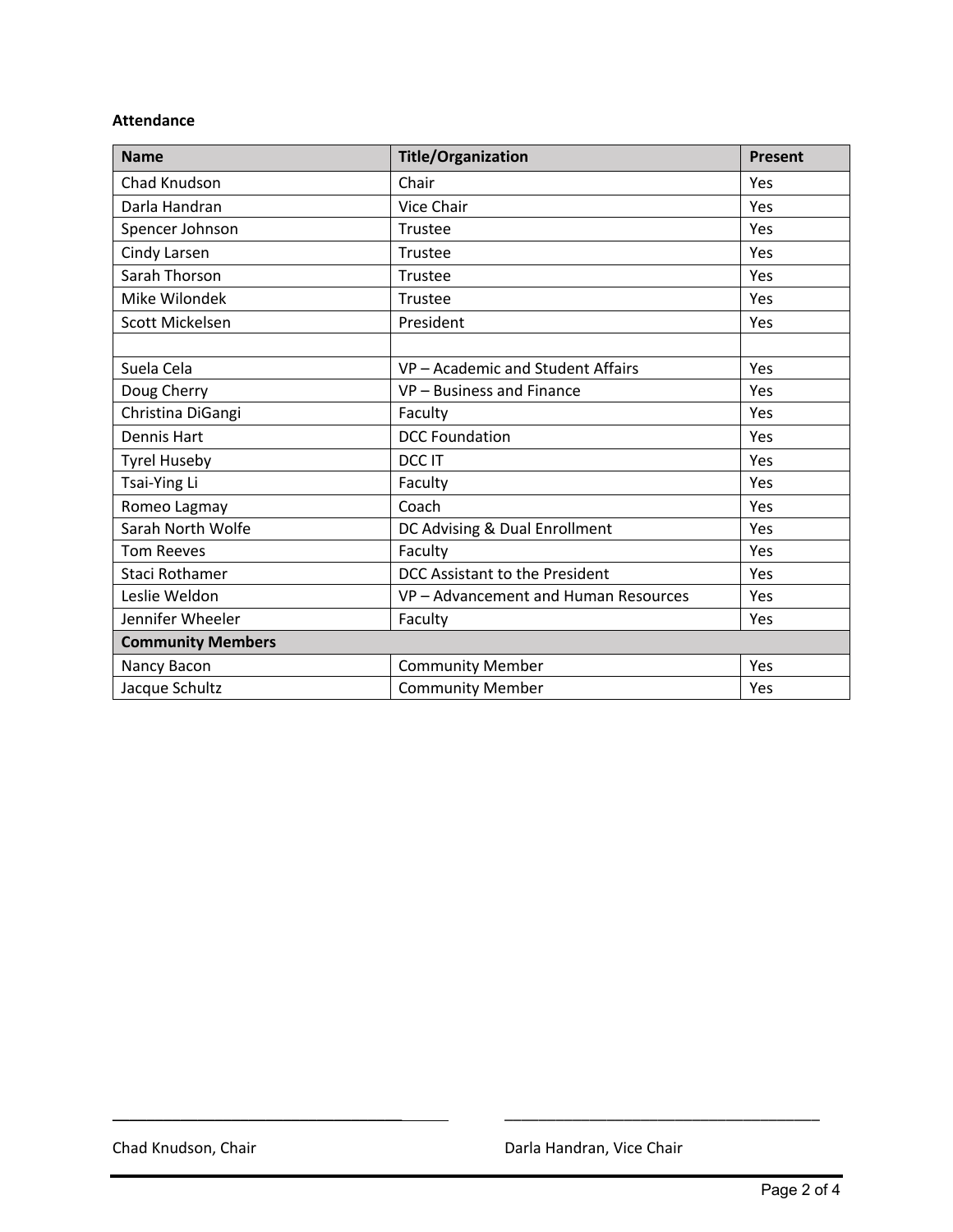**Dawson Community College Board of Trustees Minutes of the Regular Board Meeting Monday, May 24, 2021 5:30 pm Recorded by Staci Rothamer**

**The meeting was called to order by Chair Knudson at 5:32 p.m. The Chair called for introductions.**

## **Correspondence**

None.

# **Minutes**

• Trustee Thorson/Trustee Johnson moved/seconded the motion to approve the minutes of the April 26, 2021 board meeting.

## **Motion carried unanimously.**

## **Reports**

## **President Mickelsen:**

- Summer classes begin on June 1, 2021 12 total students will be staying on campus; 8 currently here and the rest will be arriving the beginning of June
- Enrollment is up 56 student athletes from an update provided this morning; approximately 107 students head count; 38.54 FTE's
- Board of Regents overturned 3 items that the governorsigned in to law; free speech; transgender and gun law
- Budget Review FY22 was provided by Doug Cherry
- Doug reviewed handouts from the packet; total current assets, total liabilities and about a change in net position. Discussion ensued.
- Increase in enrollment is expected
- All campus meeting was held; looking at options more grants to look at
- College is doing good things with enrollment; another 50 students and 1.4 million in tuition for the year a significant increase
- Couple proposals were discussed including furloughs, layoffs and early retirements
- Full audit will be done end of this year so we know where we are at
- Committee asked for timeframe for answers a special board meeting will be held the  $10^{th}$  of June which will focus on the budget issue

# **Finance Committee Meeting report by Trustee Wilondek**:

- Committee met briefly Ullman fund is positive and keeps going up; Covid funds are there for now and possibly will receive more; security camera project with Mid Rivers is on hold for now
- Doug Cherry asked if we could request from Ullman fund a withdrawal for this fiscal year; this fund is tied to vocational funds only so will be used for Career and Technical Education – this will be on the agenda for approval by the board during the special board meeting on June 10.

# **HR Committee Report by Vice Chair Handran:**

- Report submitted; Darla spoke since this is her last meeting
- Temporary contracts on the HR Report are for Gear Up